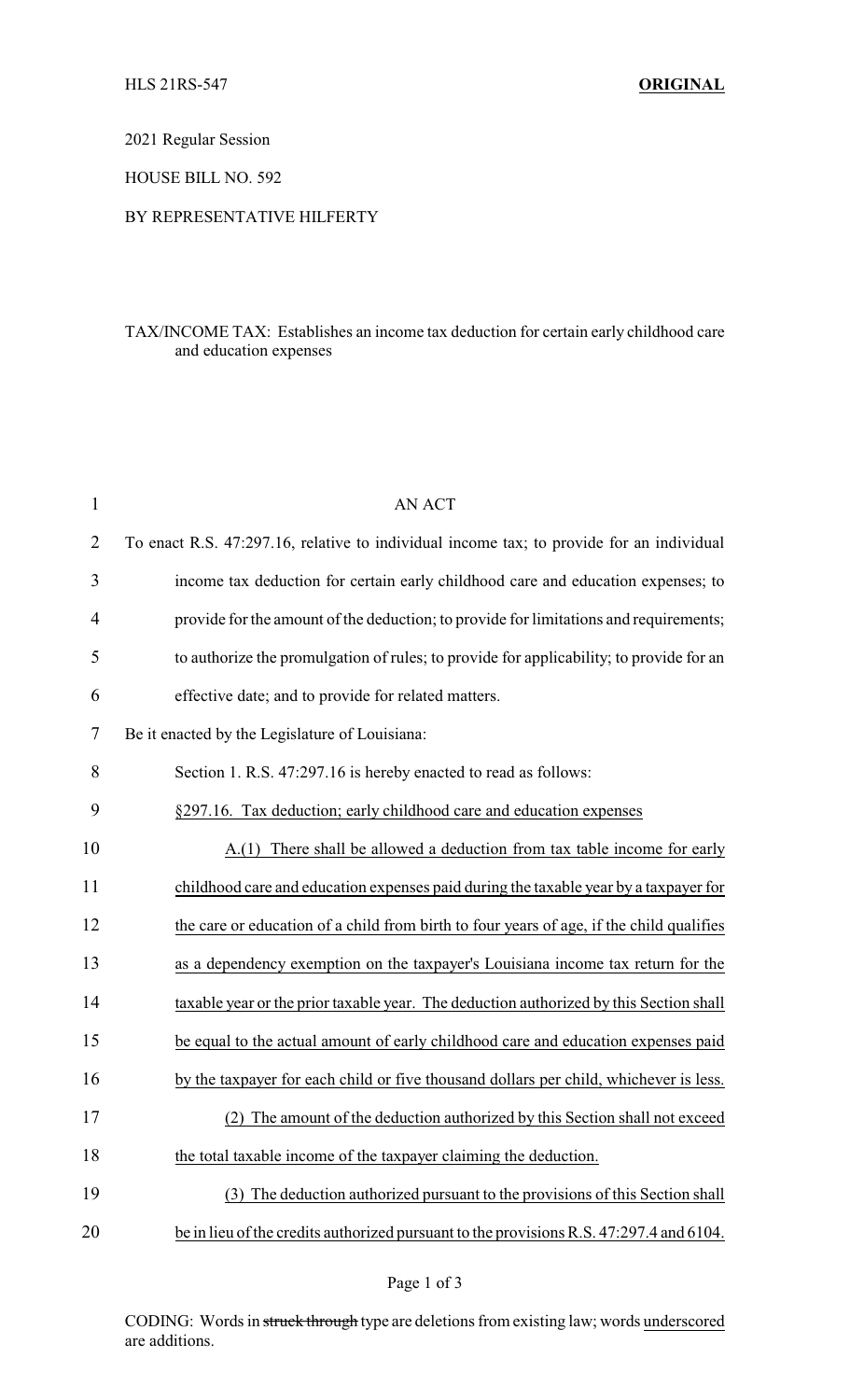| $\mathbf{1}$   | B. For purposes of this Section, early childhood care and education expenses          |
|----------------|---------------------------------------------------------------------------------------|
| $\overline{2}$ | shall include amounts expended for the care or education of a child provided by a     |
| 3              | person other than a parent or the primary caregiver with whom the child resides       |
| 4              | including amounts paid to licensed childcare facilities, in-home care providers, and  |
| 5              | preschool and pre-kindergarten providers.                                             |
| 6              | C. The taxpayer claiming the deduction authorized pursuant to the provisions          |
| 7              | of this Section shall maintain all records necessary to verify the amount of early    |
| 8              | childhood care and education expenses claimed and if requested, shall provide the     |
| 9              | records to the Department of Revenue when filing the taxpayer's tax return.           |
| 10             | D. The secretary of the Department of Revenue may promulgate rules in                 |
| 11             | accordance with the Administrative Procedure Act to implement the provisions of       |
| 12             | this Section including rules related to the submission of documentation when          |
| 13             | claiming the deduction.                                                               |
| 14             | Section 2. The provisions of this Act shall be applicable to amounts paid on or after |
| 15             | January 1, 2022.                                                                      |
| 16             | Section 3. This Act shall become effective on January 1, 2022.                        |
|                |                                                                                       |

## DIGEST

The digest printed below was prepared by House Legislative Services. It constitutes no part of the legislative instrument. The keyword, one-liner, abstract, and digest do not constitute part of the law or proof or indicia of legislative intent. [R.S. 1:13(B) and 24:177(E)]

| HB 592 Original | 2021 Regular Session | Hilferty |
|-----------------|----------------------|----------|
|                 |                      |          |

**Abstract:** Authorizes an income tax deduction equal to \$5,000 per child, per year, for early childhood care and education expenses paid for the care or education of a child from birth to four years of age.

Proposed law authorizes an individual income tax deduction for early childhood care and education expenses paid during the taxable year by a taxpayer for the care or education of a child from birth to four years of age, if the child qualifies as a dependency exemption on the taxpayer's La. income tax return for the taxable year or the prior taxable year. The amount of the deduction shall equal the actual amount of early childhood care and education expenses paid by the taxpayer for each child or \$5,000 per child, whichever is less.

Proposed law prohibits the amount of the deduction from exceeding the total taxable income of the taxpayer and requires the deduction to be in lieu of tax credits authorized in present law for certain childcare expenses and school readiness childcare expenses.

Proposed law defines early childhood care and education expenses to include amounts expended for the care or education of a child provided by a person other than a parent or the